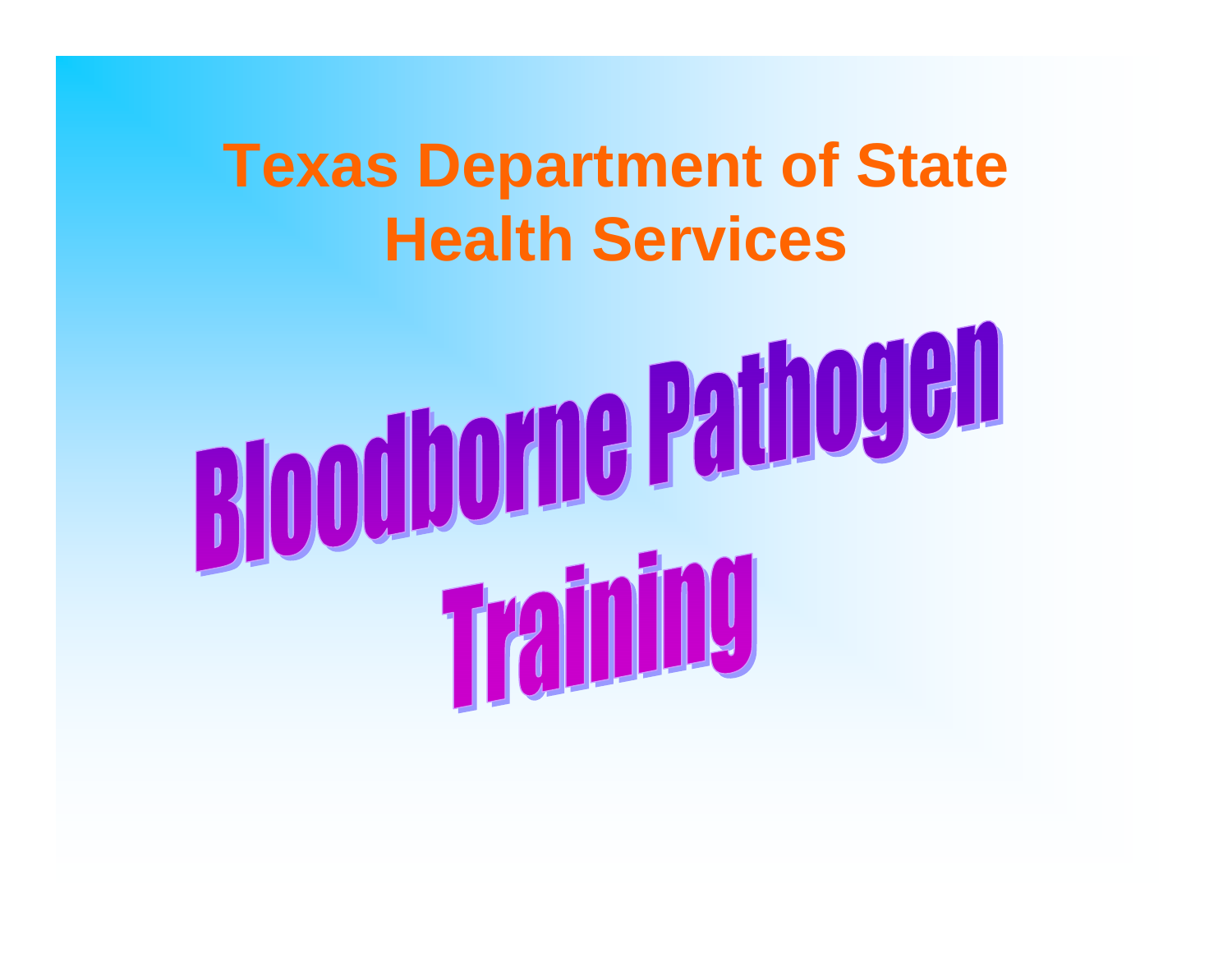### WHY ARE WE HERE?

- OSHA Bloodborne (BB) Pathogen standard
	- anyone whose job requires exposure to BB pathogens is required to complete training
	- employees who are trained in CPR and first aid
- The more you know, the better you will perform in real situations!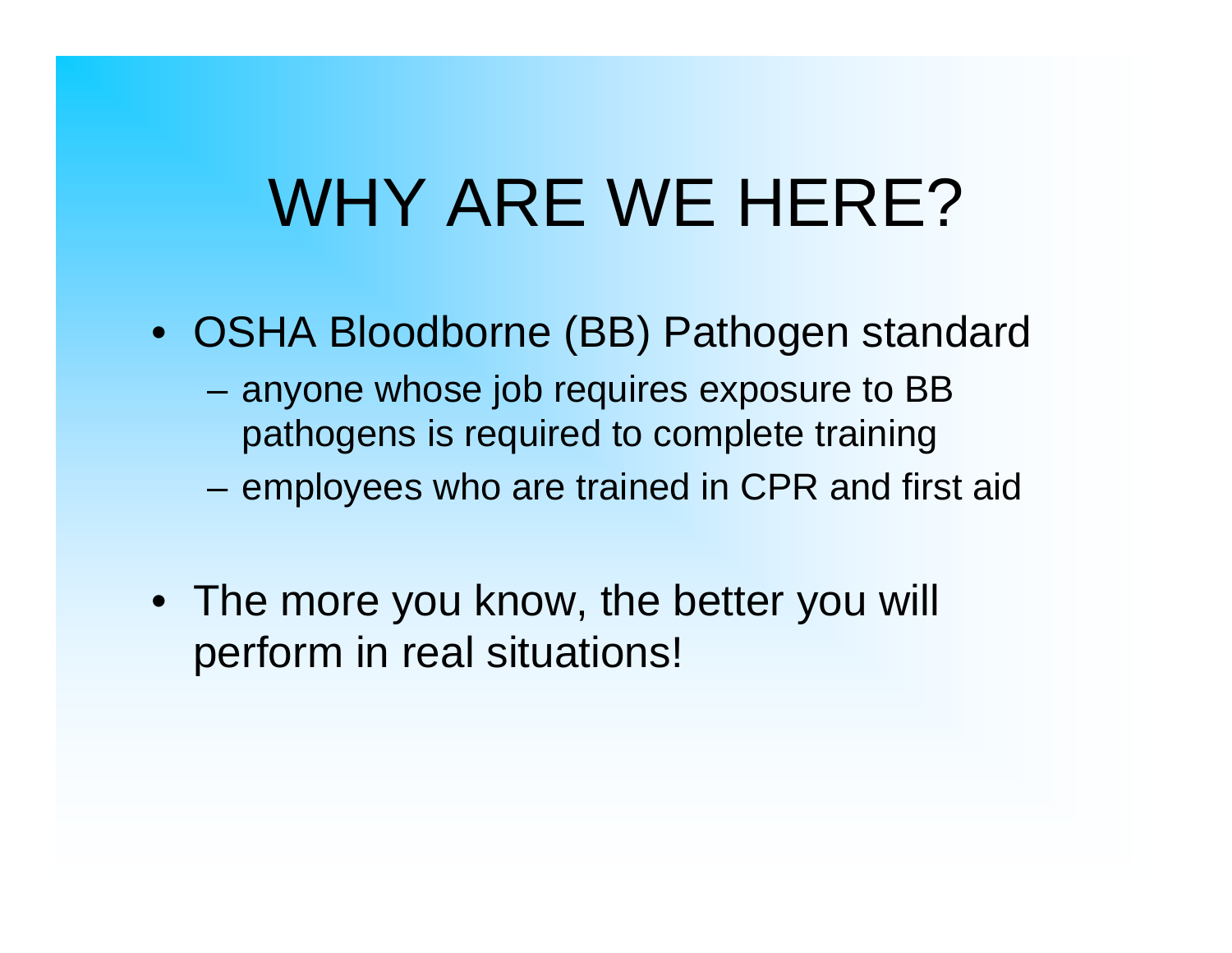#### What is a BB Pathogen?

Microorganisms that are carried in the blood that can cause disease in humans

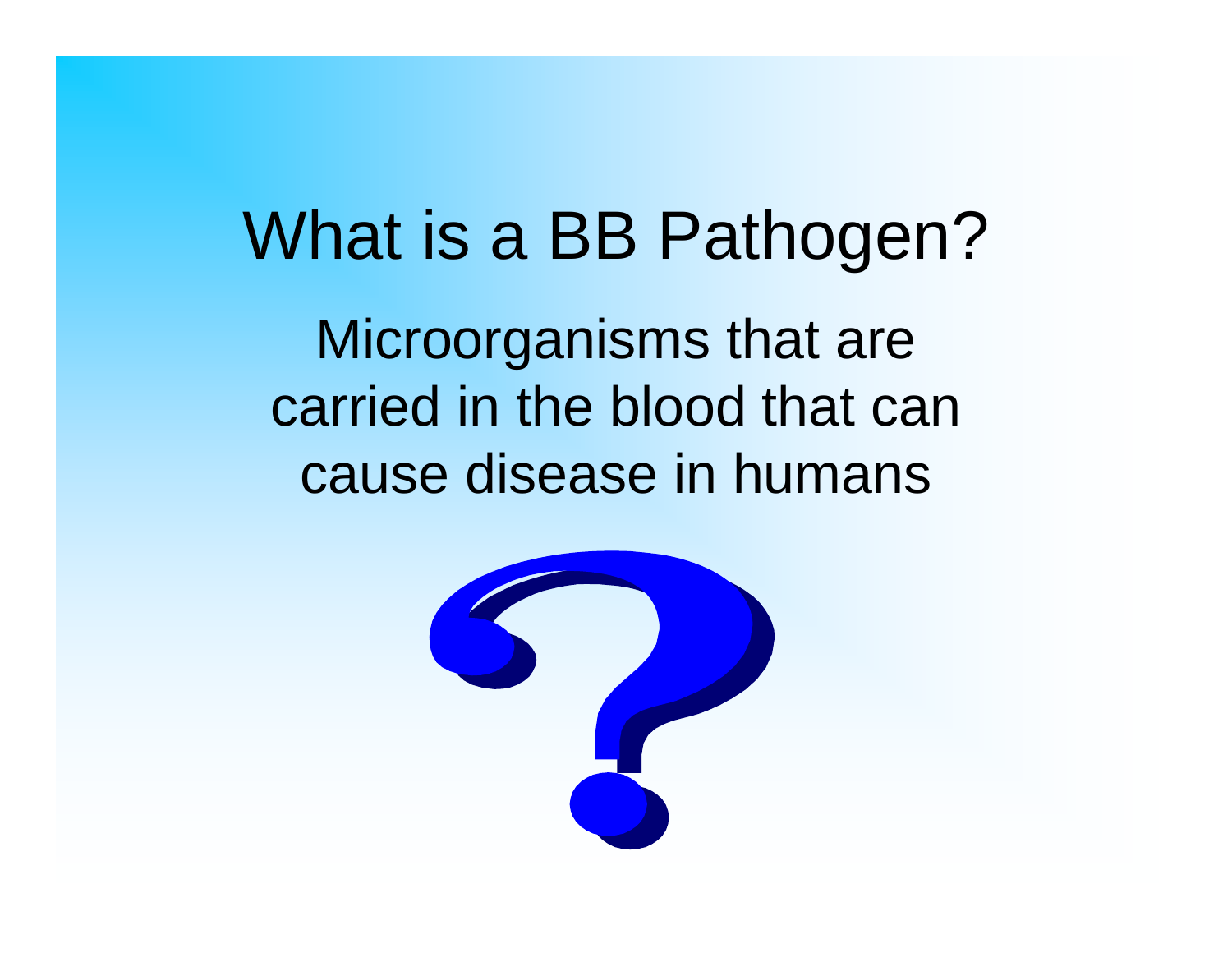### Common BB Pathogen **Diseases**

- Malaria
- Brucellosis
- Syphilis
- **Hepatitis B (HBV)**
- **Hepatitis C (HCV)**
- **Human Immunodeficiency Virus (HIV)**

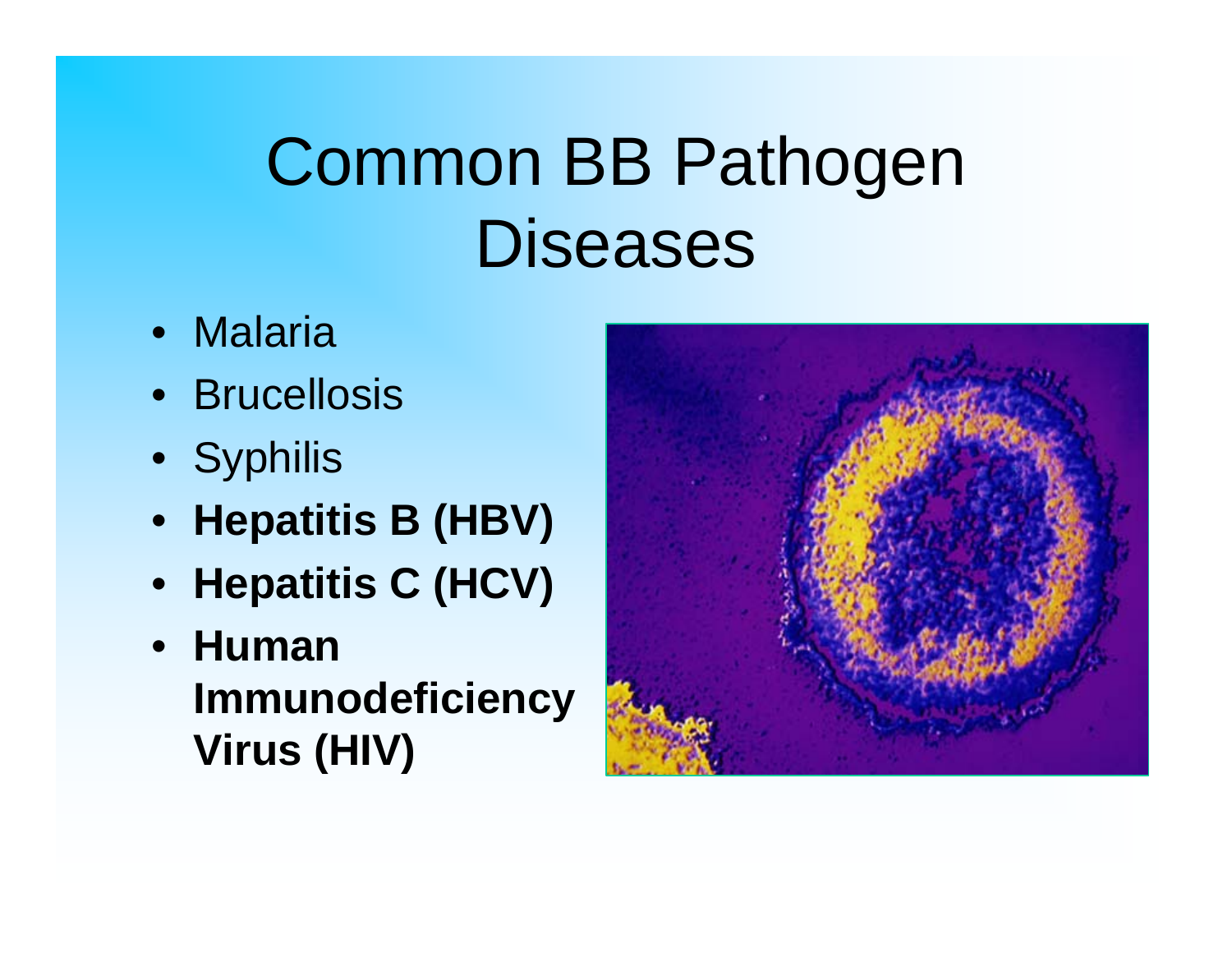## Human Immunodeficiency Virus (HIV)

- HIV is the virus that leads to AIDS.
- HIV depletes the immune system.
- HIV does not survive well outside the body.
- No threat on contracting HIV through casual contact.

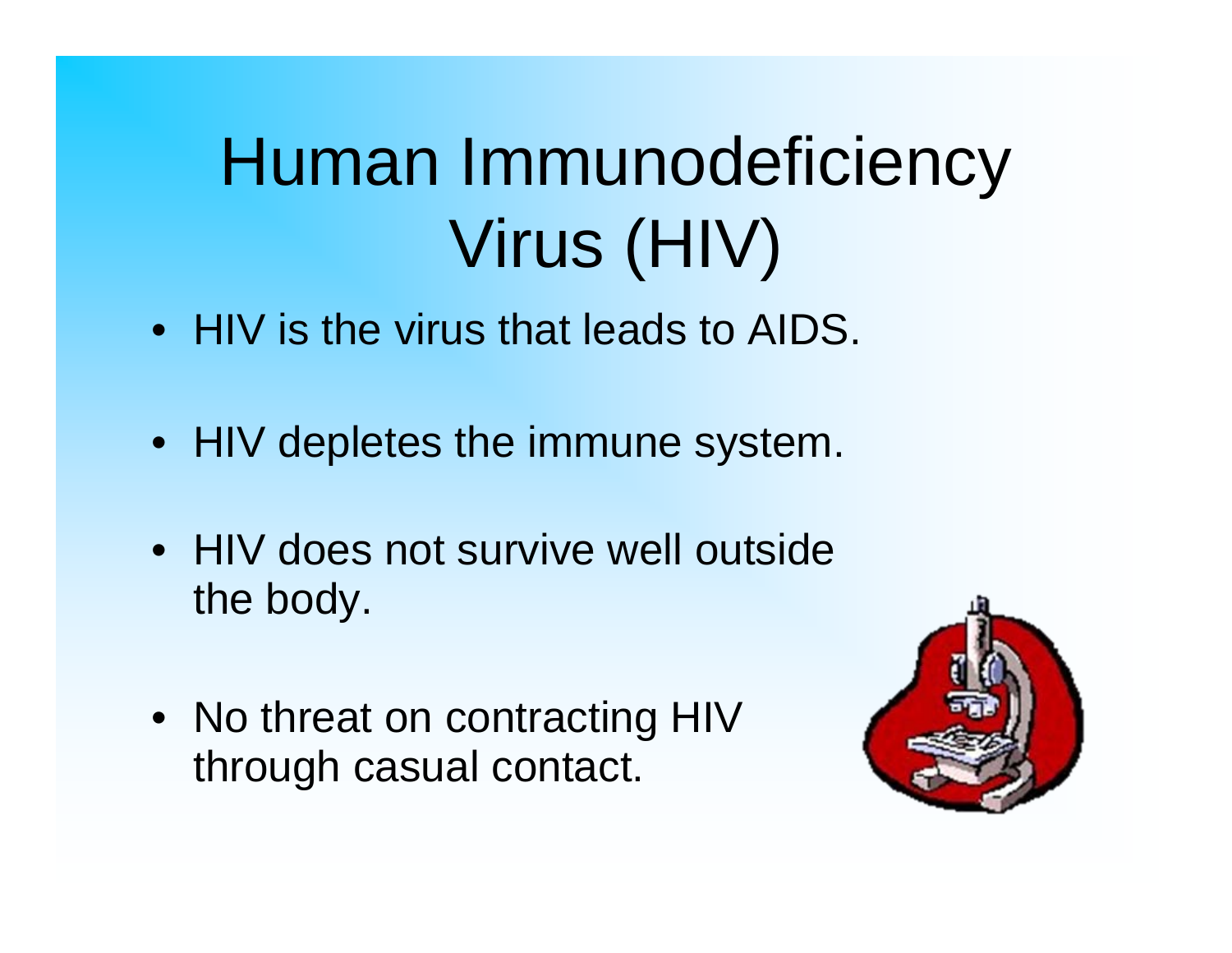# Hepatitis B (HBV)

- 1—1.25 million Americans are chronically infected.
- Symptoms include: jaundice, fatigue, abdominal pain, loss of appetite, intermittent nausea, vomiting



- May lead to chronic liver disease, liver cancer, and death
- Vaccination available since 1982
- HBV can survive for at least one week in dried blood.
- Symptoms can occur 1-9 months after exposure.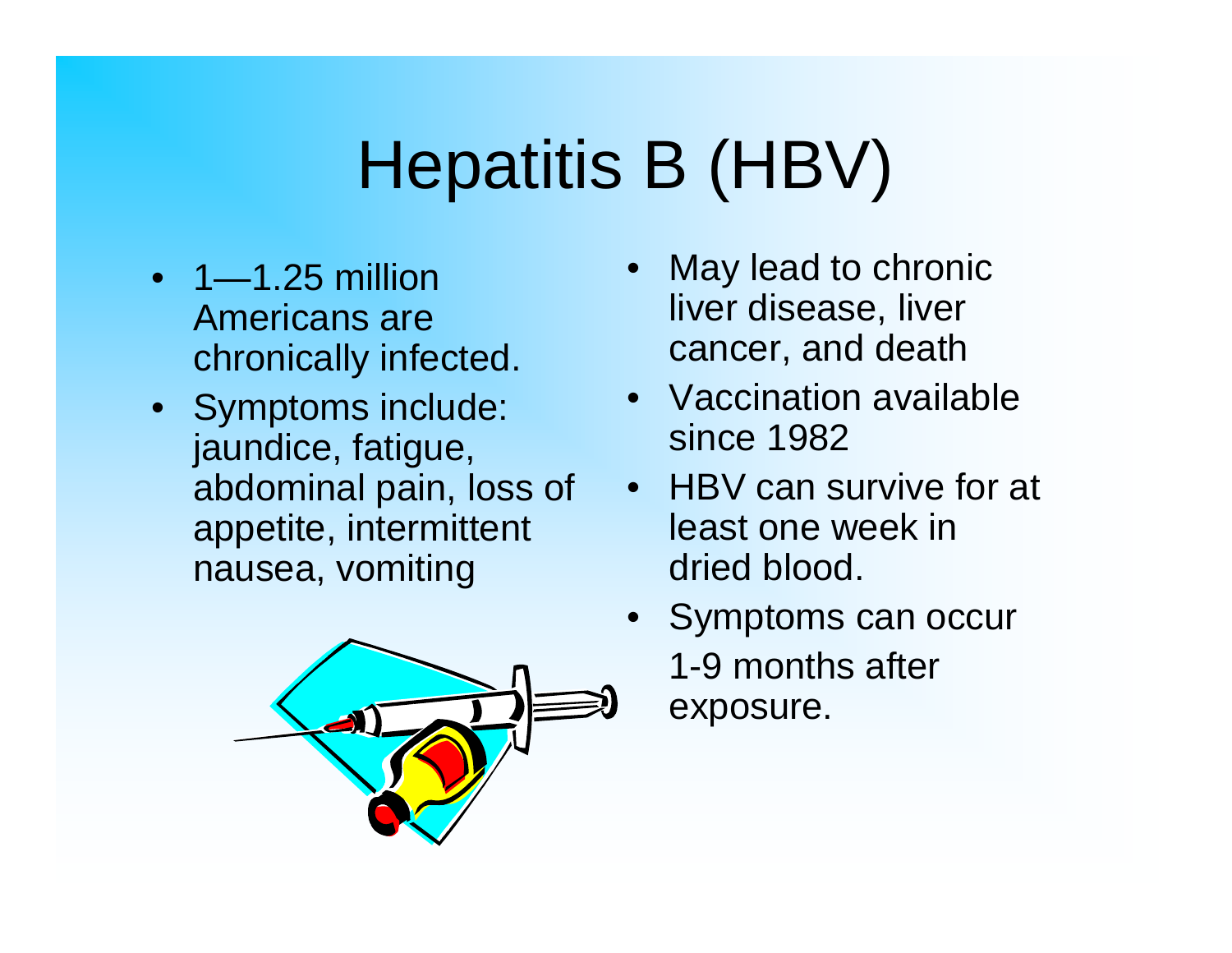## Hepatitis C (HCV)

- Hepatitis C is the most common chronic bloodborne infection in the United States.
- Symptoms include: jaundice, fatigue, abdominal pain, loss of appetite, intermittent nausea, vomiting
- May lead to chronic liver disease and death

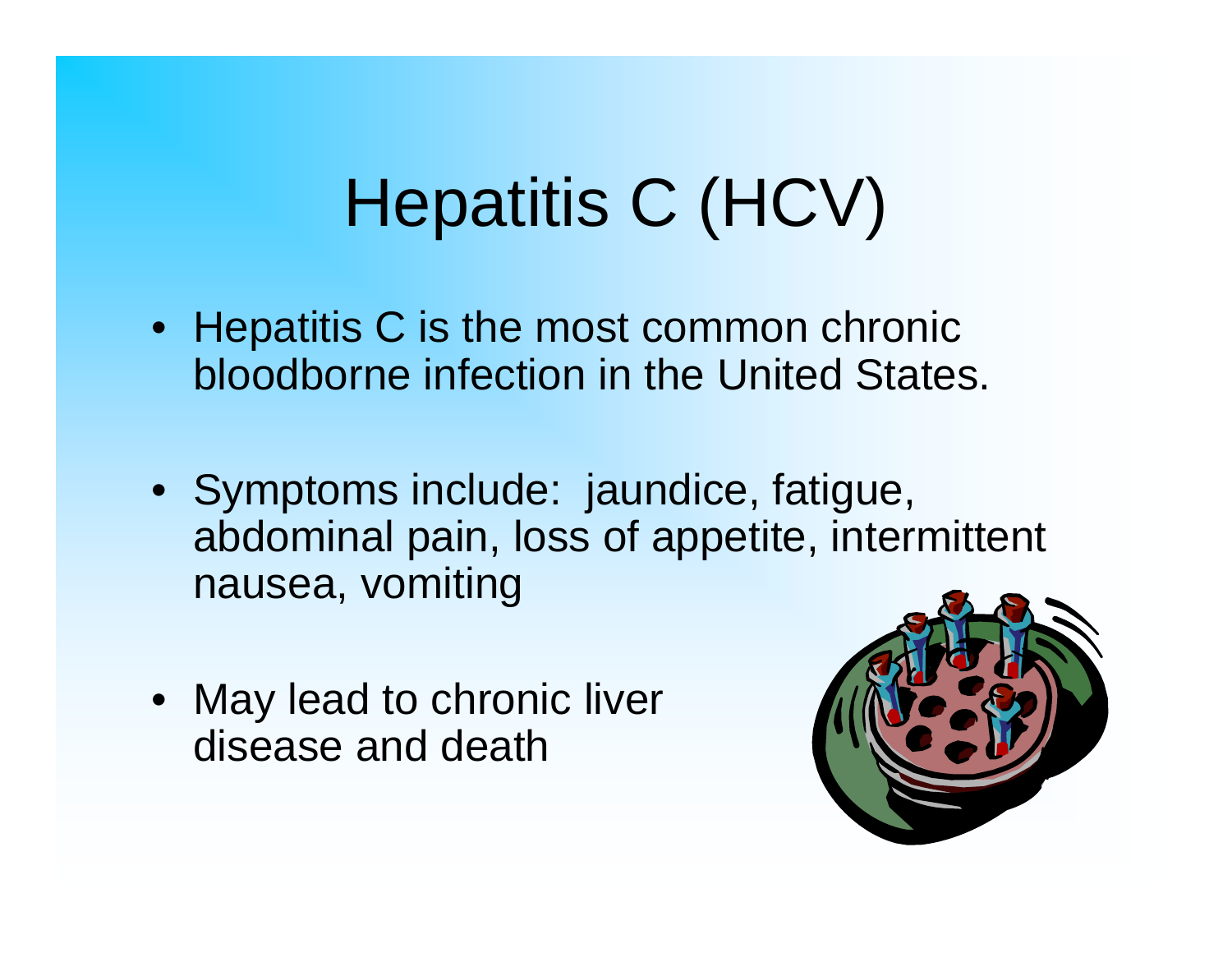## Potentially Infectious Body Fluids

- Skin tissue, cell cultures
- Any other bodily fluid
- Blood
- Saliva
- Vomit
- Urine
- Semen or vaginal secretions

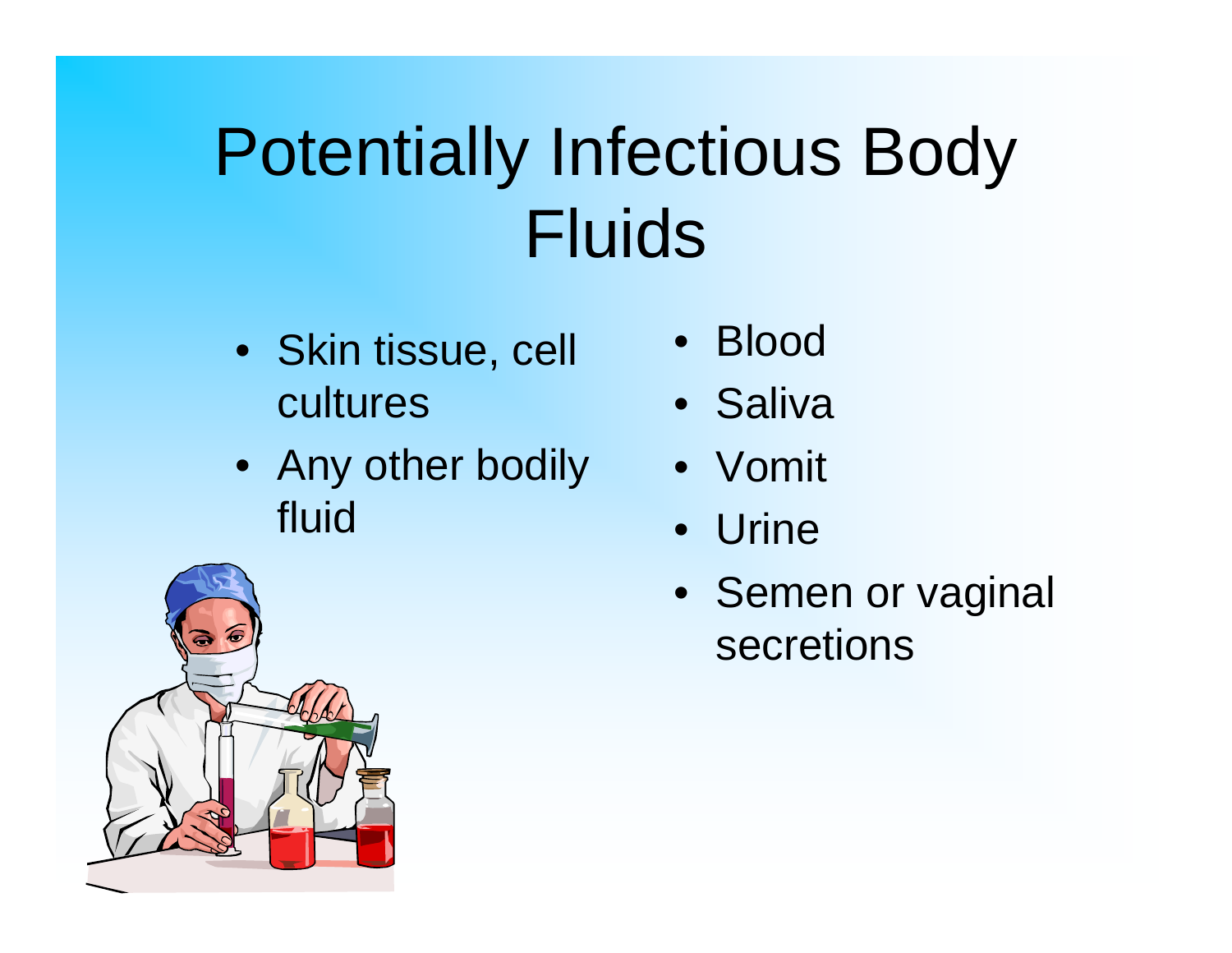### Transmission Potential

- Contact with another person's blood or body fluid that may contain blood
- Mucous membranes: eyes, mouth, nose
- Non-intact skin
- Contaminated sharps/needles

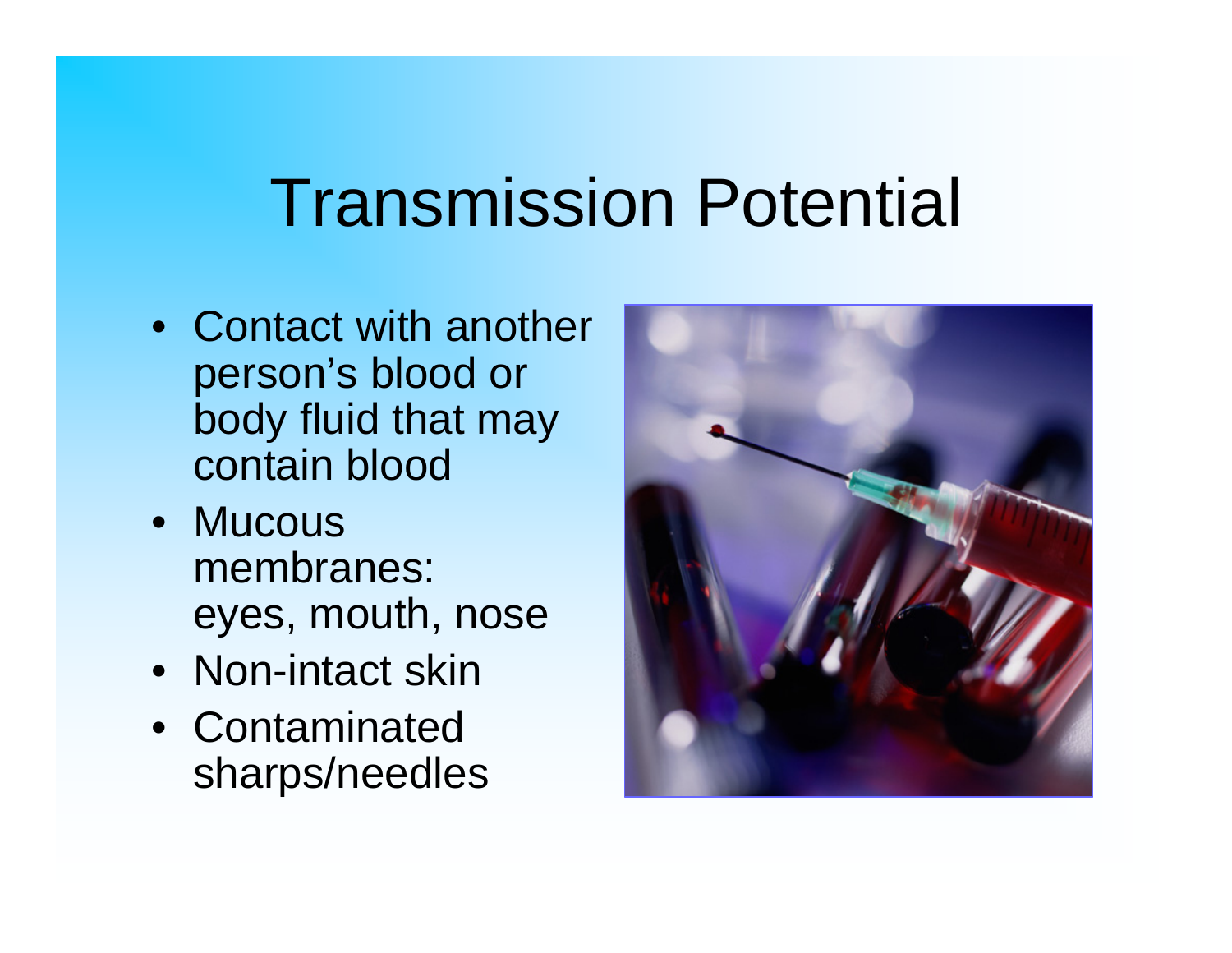### Your Exposure Potential

- Industrial accident
- Administering first aid
- Post-accident cleanup
- Handling of returned product
- Janitorial or maintenance work
- Handling of any waste products

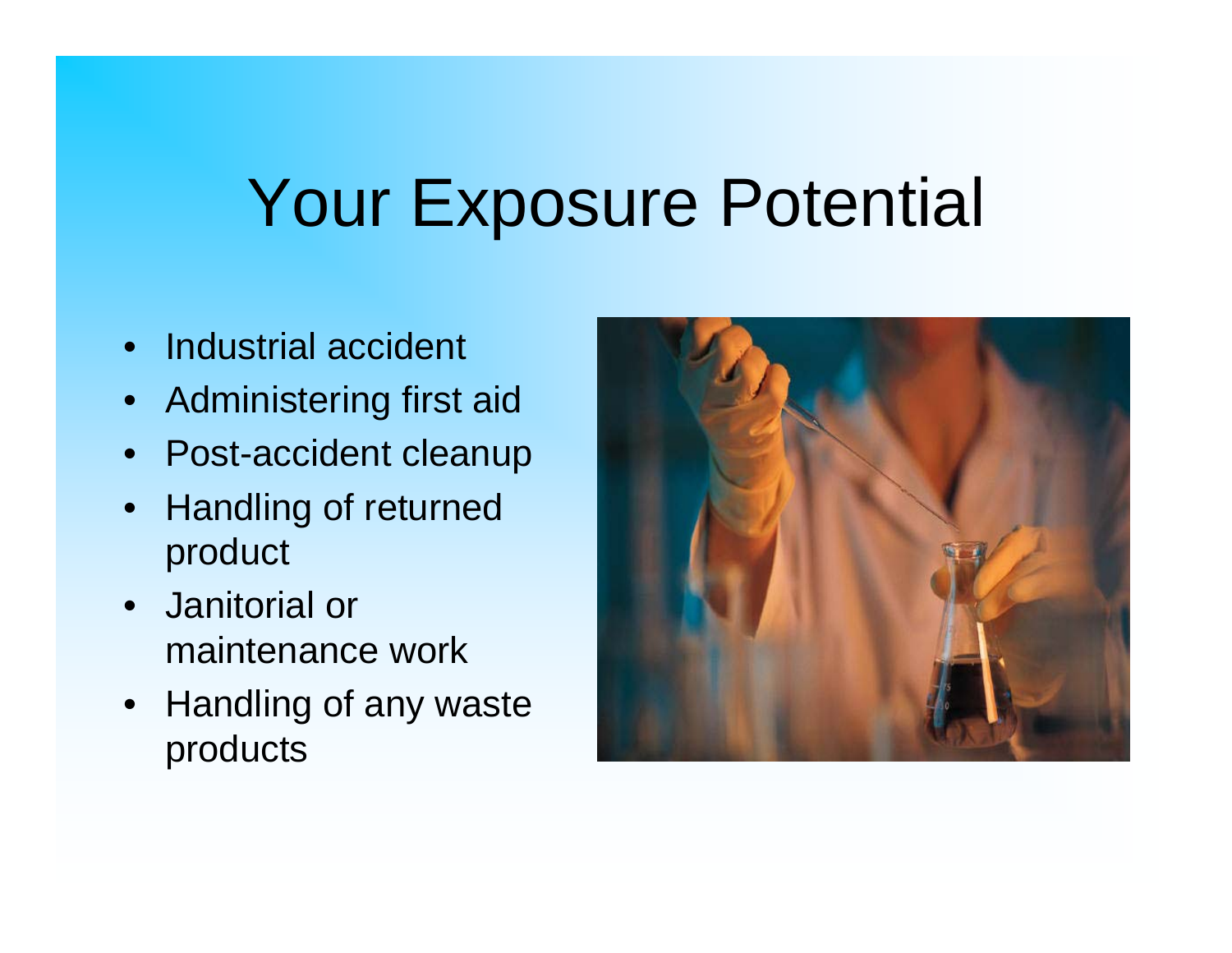### Universal Precautions

- Use of proper Personal Protective Equipment
- Treat all blood and bodily fluids as if they are contaminated
- Proper cleanup and decontamination
- Disposal of all contaminated material in the proper manner

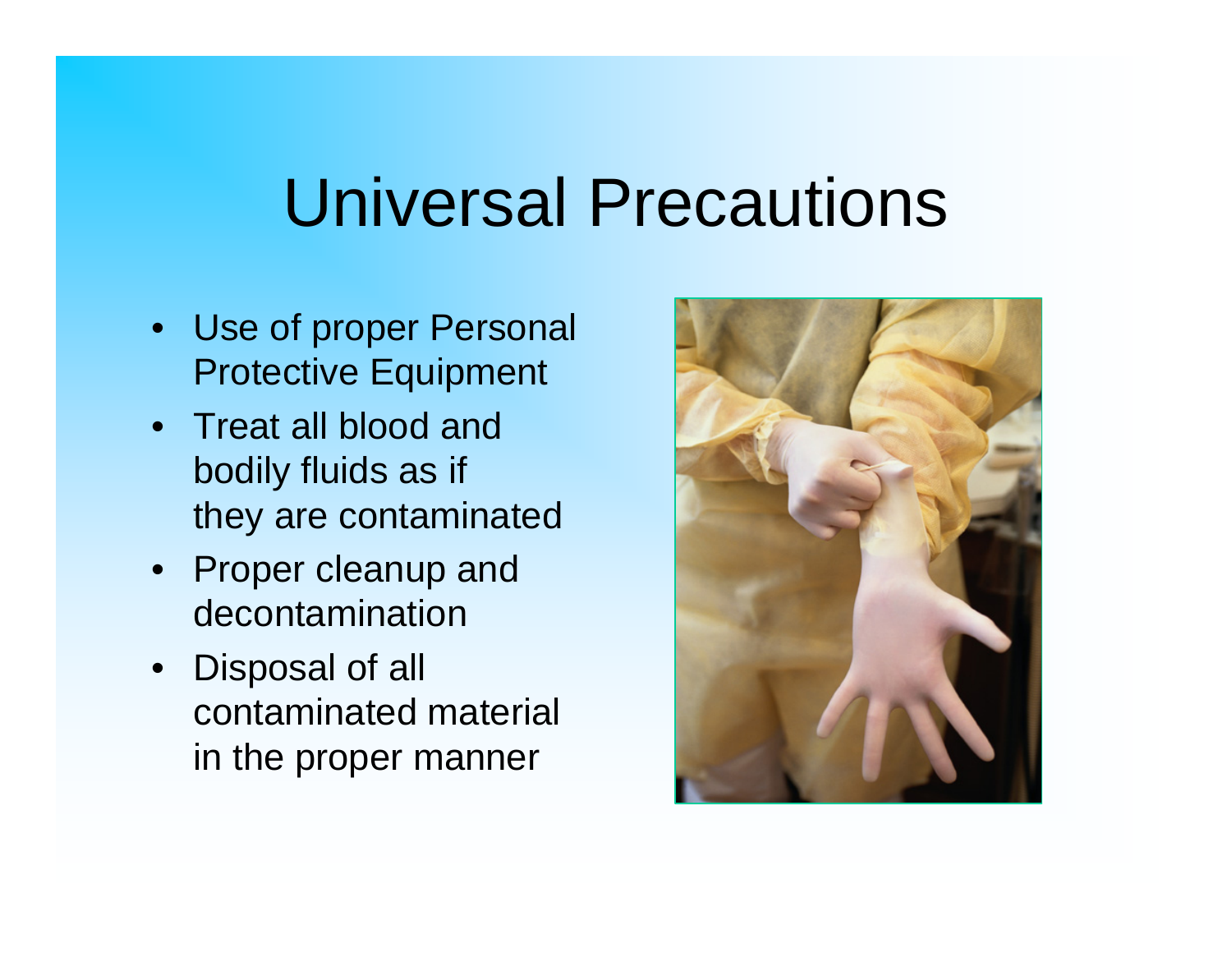## Personal Protective Equipment (PPE)



- Anything that is used to protect a person from exposure
- Latex or Nitrile gloves, goggles, CPR mouth barriers, aprons, respirators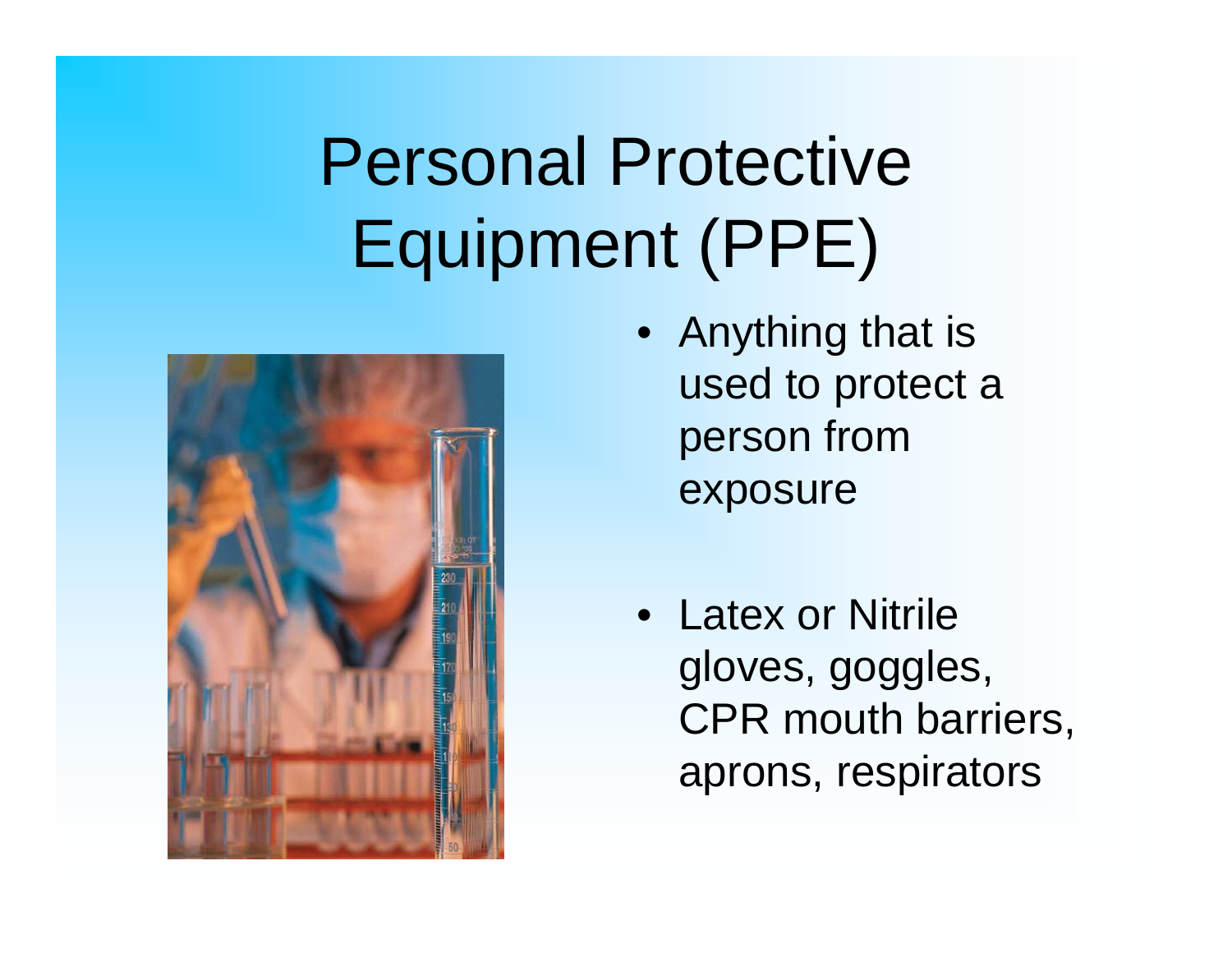#### PPE Rules to Remember

- Always check PPE for defects or tears before using
- If PPE becomes torn or defective, remove and get new equipment
- Remove PPE before leaving a contaminated area
- Do not reuse disposable equipment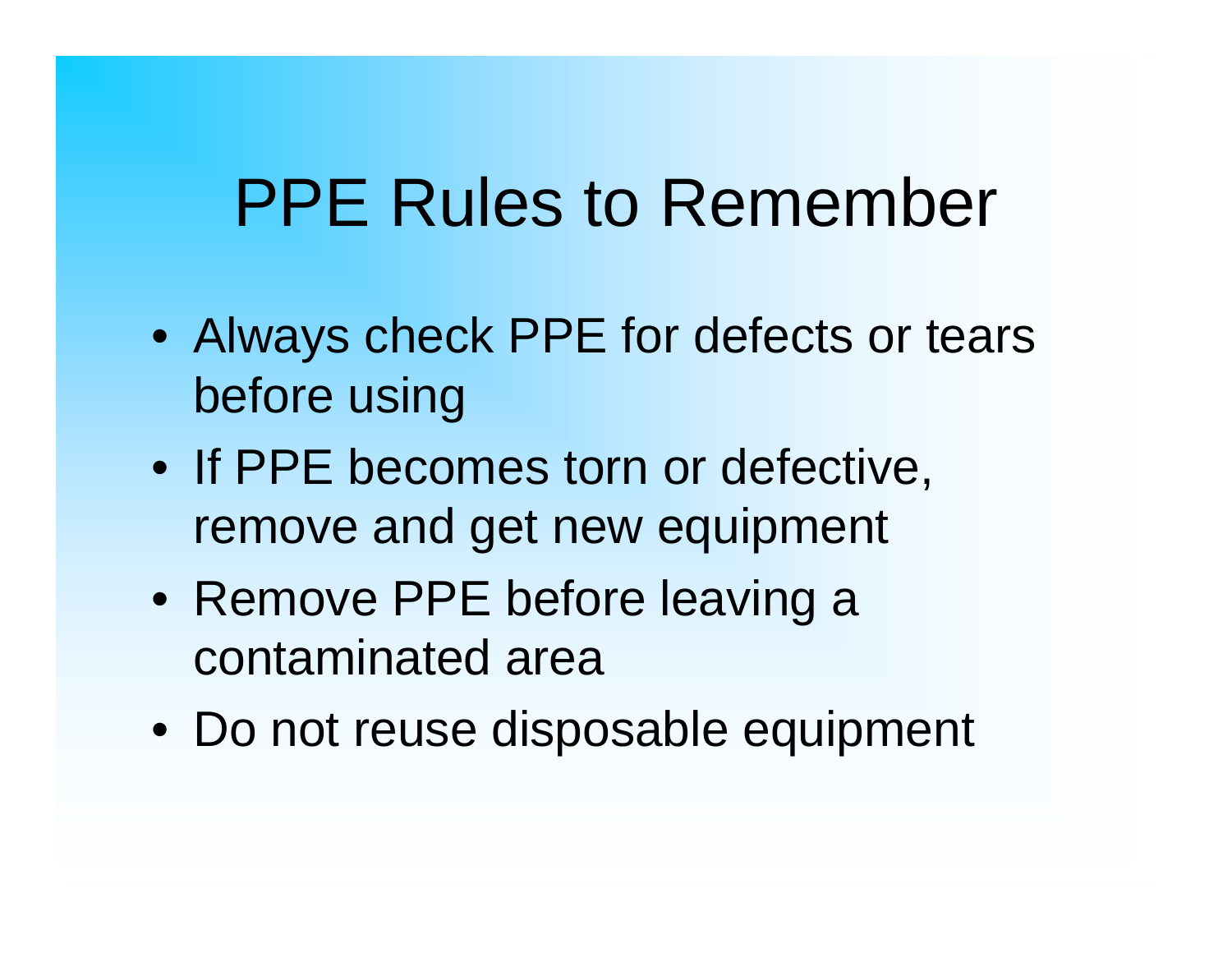#### Decontamination

- When cleaning up surfaces use Hepacide Quat ®
- Do an initial wipe up.
- Spray and allow it to stand for ten minutes then wipe up.
- Dispose of all wipes in biohazard containers.
- PPE should be removed and disposed of in biohazard containers.

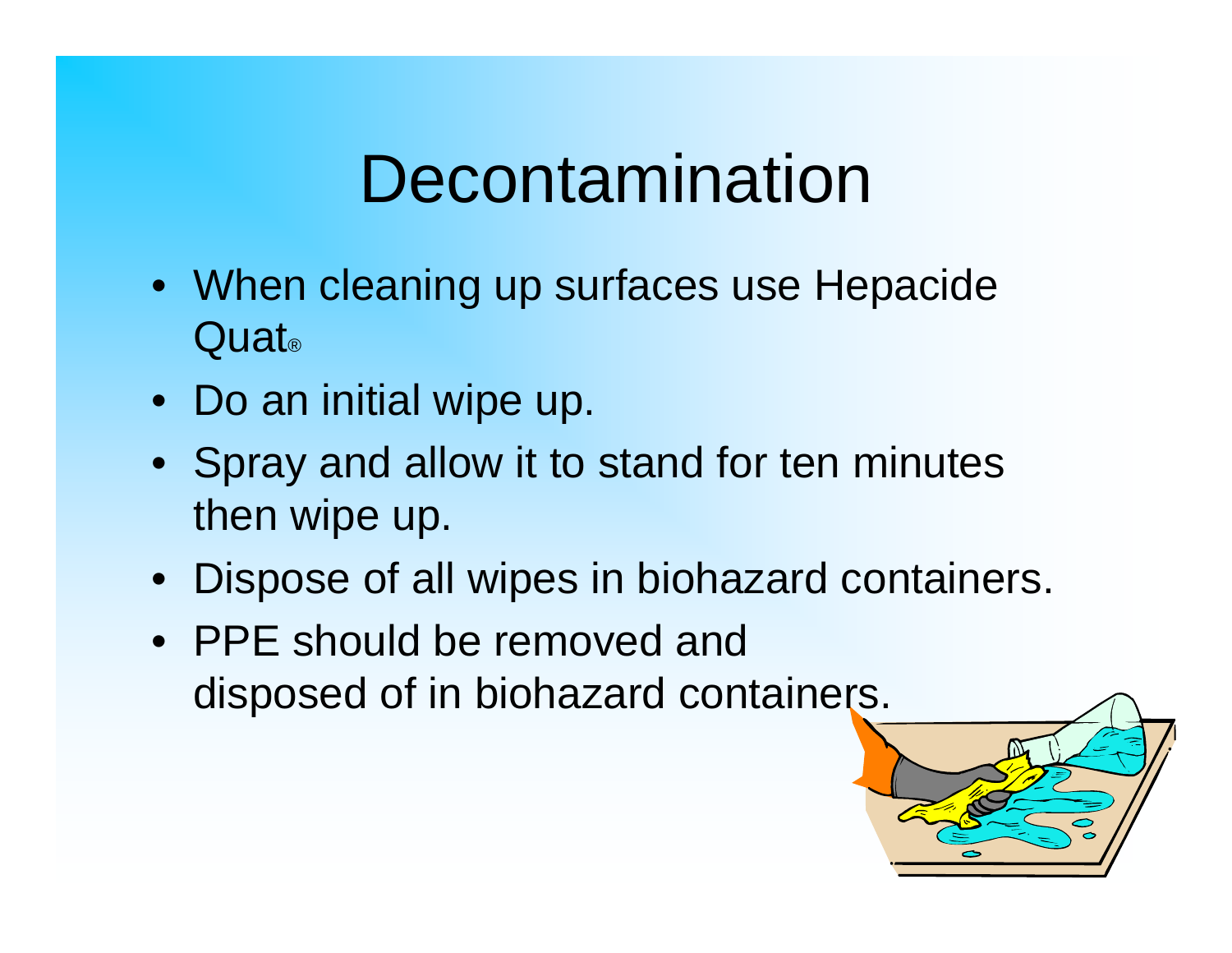### Hand Washing



- Wash hands immediately after removing PPE.
- Use a soft antibacterial soap.
- A hand sanitizer can be used but wash with soap and water as soon as possible.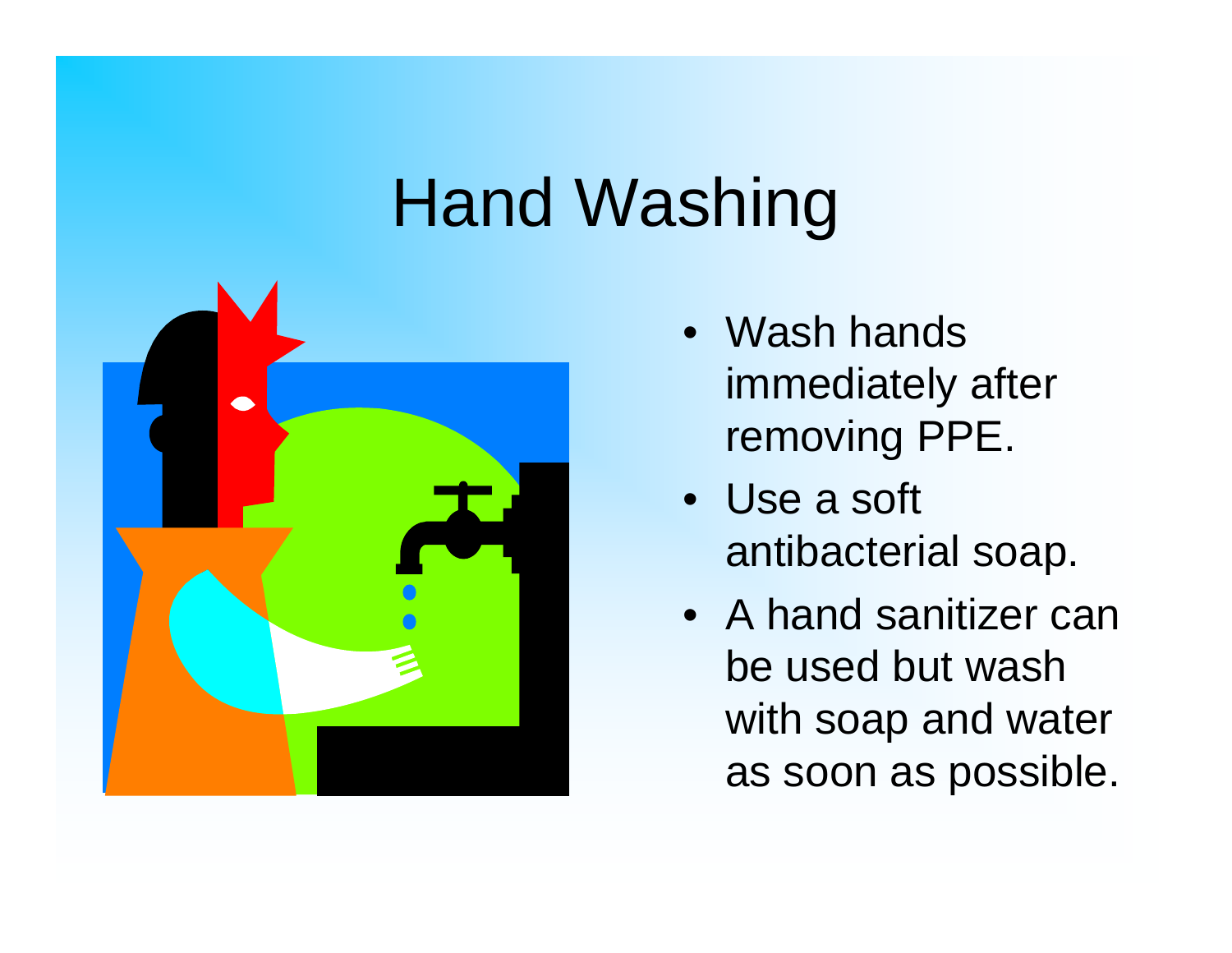### Regulated Medical Waste

- Liquid or semi-liquid blood or other potentially infectious material (OPIM)
- Contaminated items that would release blood or OPIM when compressed
- Contaminated sharps
- Pathological and microbiological waste containing blood or OPIM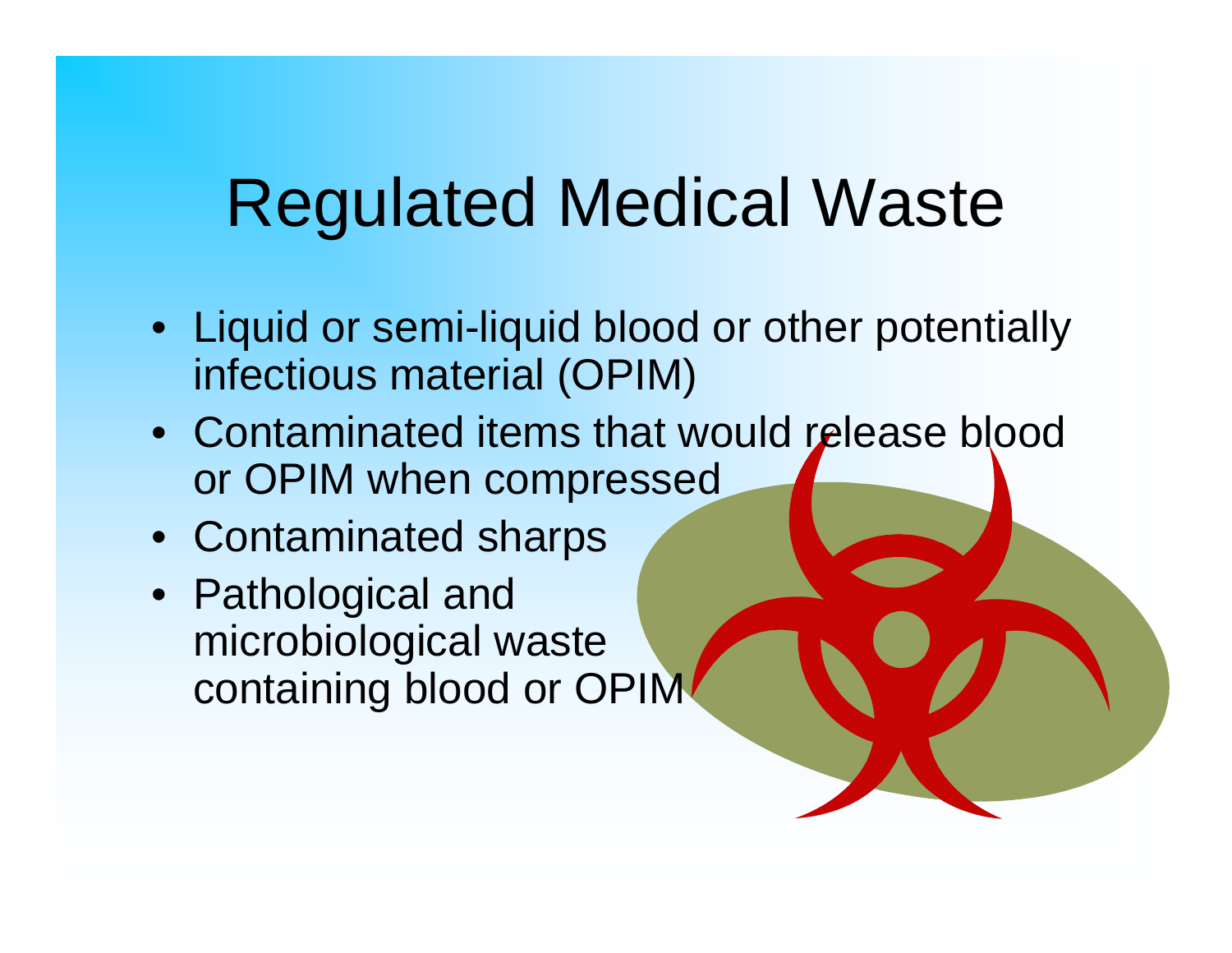## Signs & Labels

Labels must include the universal biohazard symbol, and the term "Biohazard" must be attached to:

- containers of regulated biohazard waste
- refrigerators or freezers containing blood or OPIM
- containers used to store, transport, or ship blood or OPIM

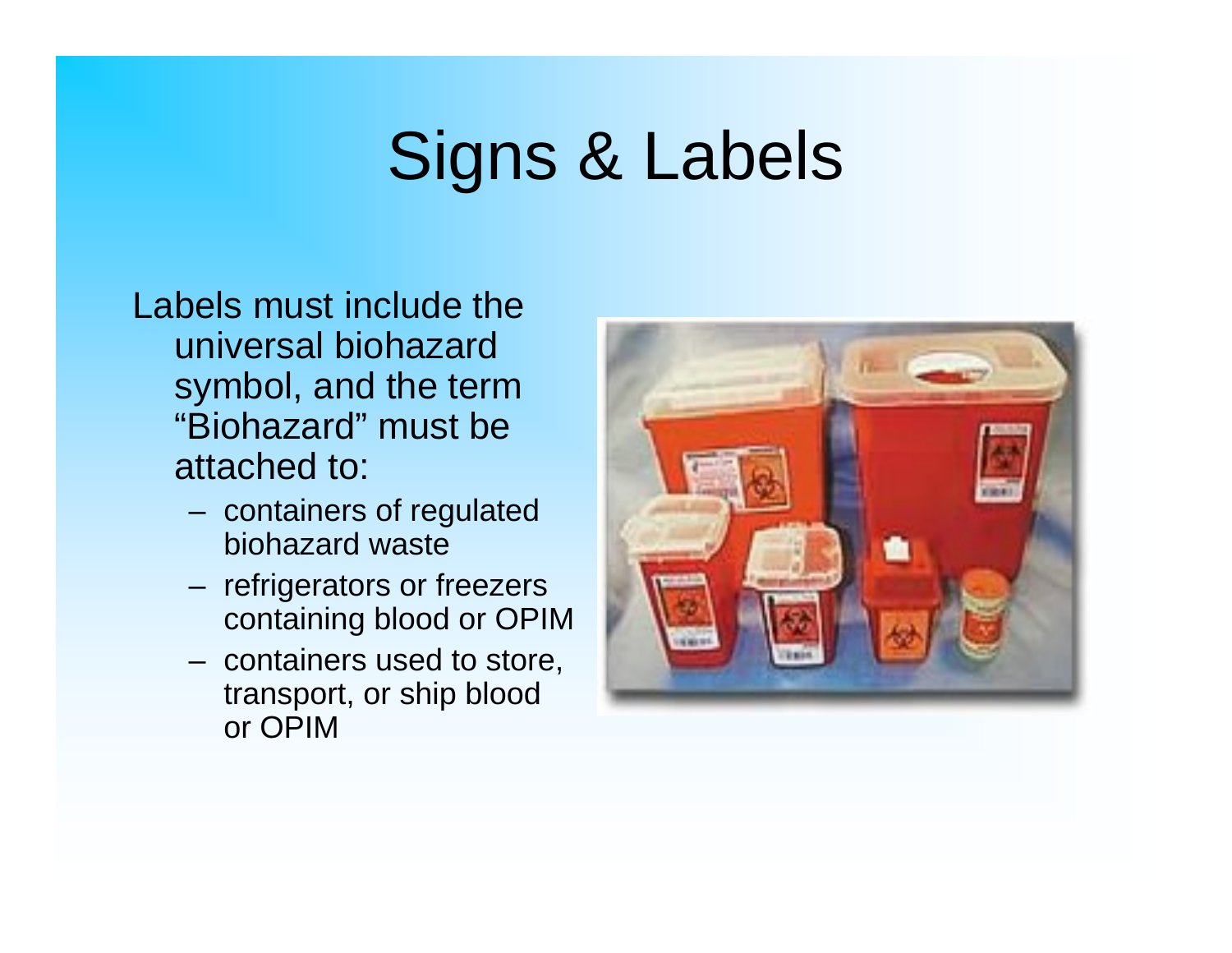### Exposure Incident

- A specific incident of contact with potentially infectious bodily fluid
- If there are no infiltrations of mucous membranes or open skin surfaces, it is not considered an occupational exposure.
- Report all accidents involving blood or body fluids
- Post-exposure medical evaluations are offered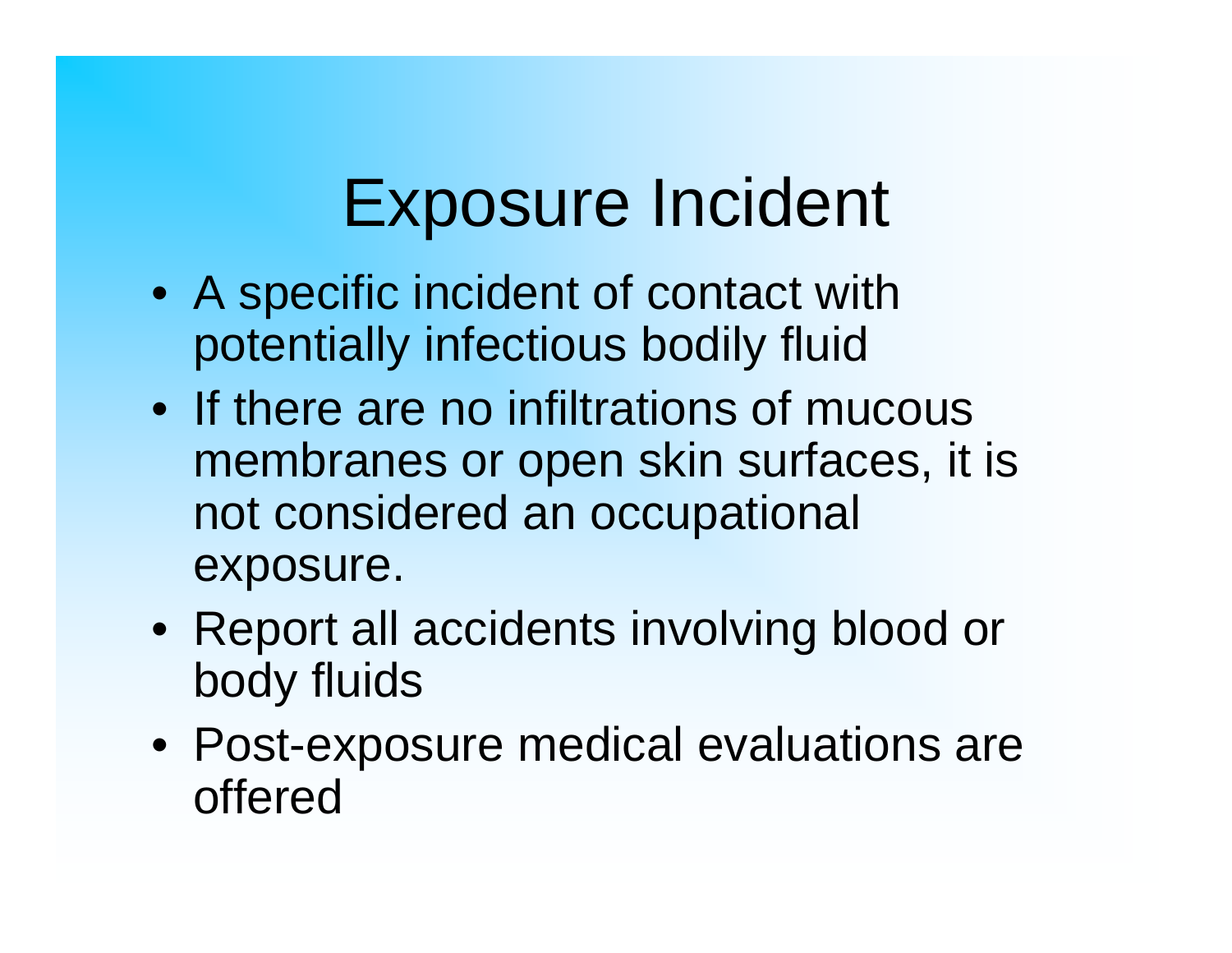### Post-exposure Evaluation

- Confidential medical evaluation
- Document route of exposure
- Identify source individual
- Test source individuals blood (with individuals consent)
- Provide results to exposed employee

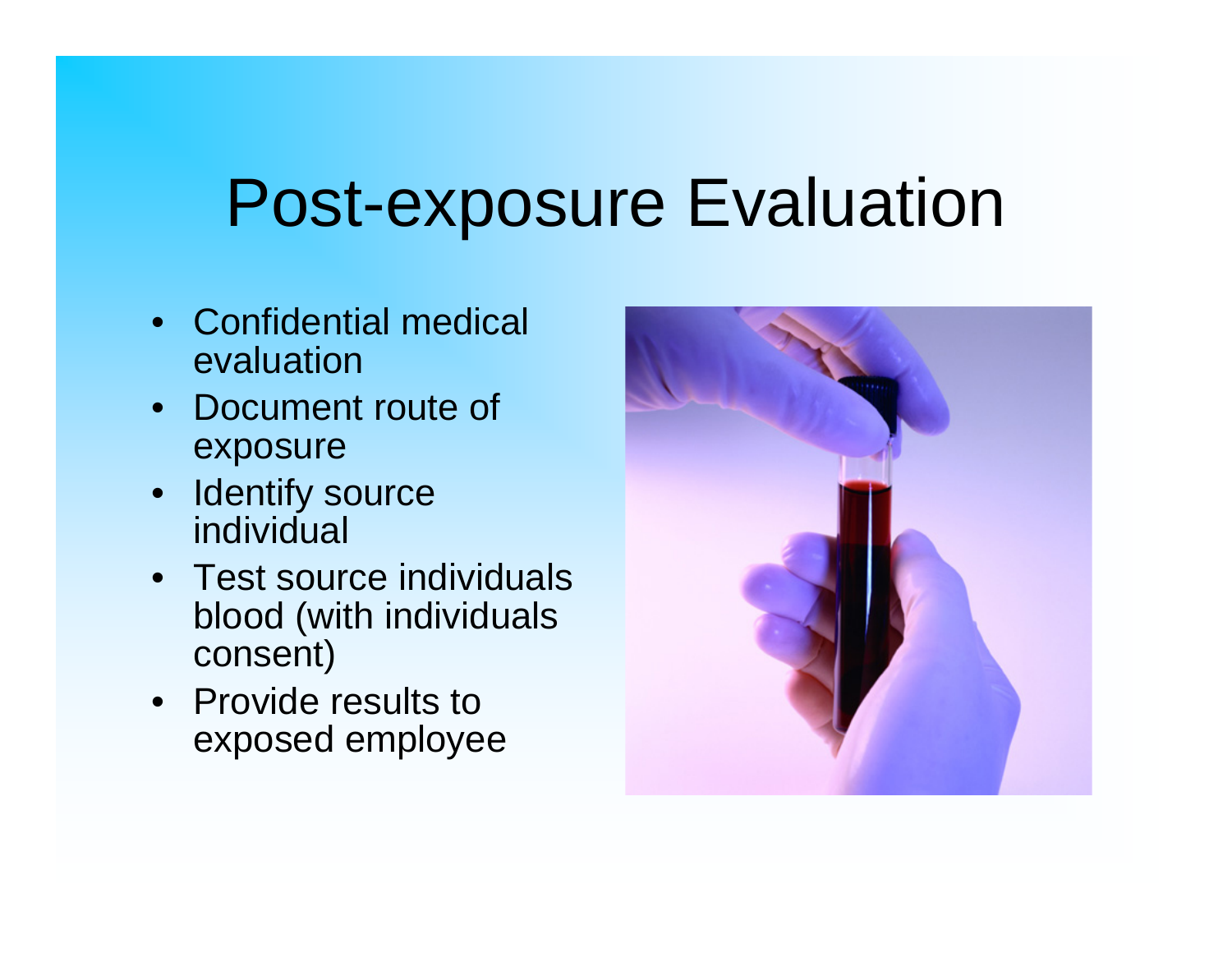### Hepatitis B Vaccination



- Strongly endorsed by medical communities
- Offered to all potentially exposed employees
- Provided at no cost to employees
- Declination form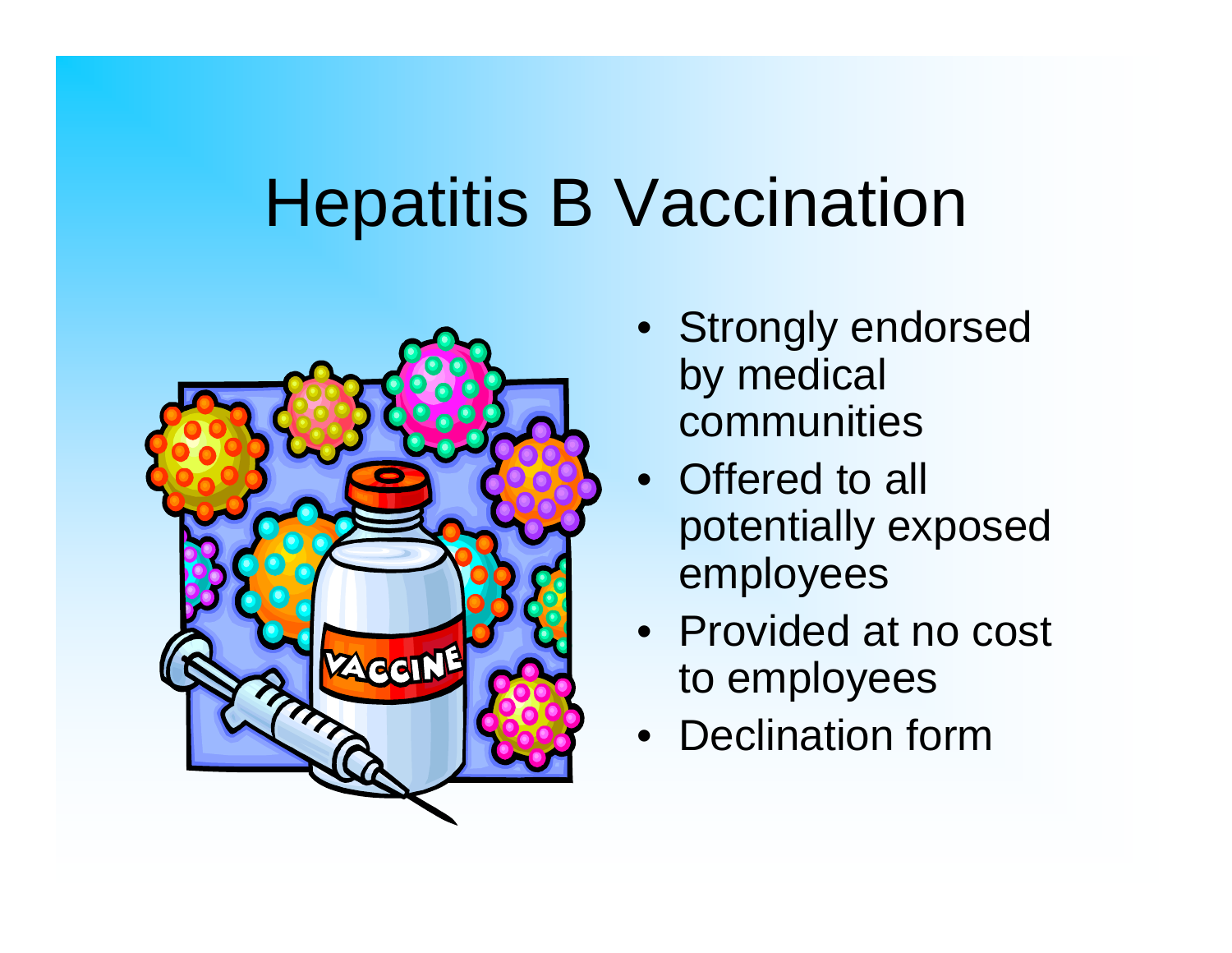### Recordkeeping

Medical records include:

- Hepatitis B vaccination status
- Post-exposure evaluation and follow-up results
- Training records include:
- Training dates
- Contents of the training
- Signature of trainer and trainee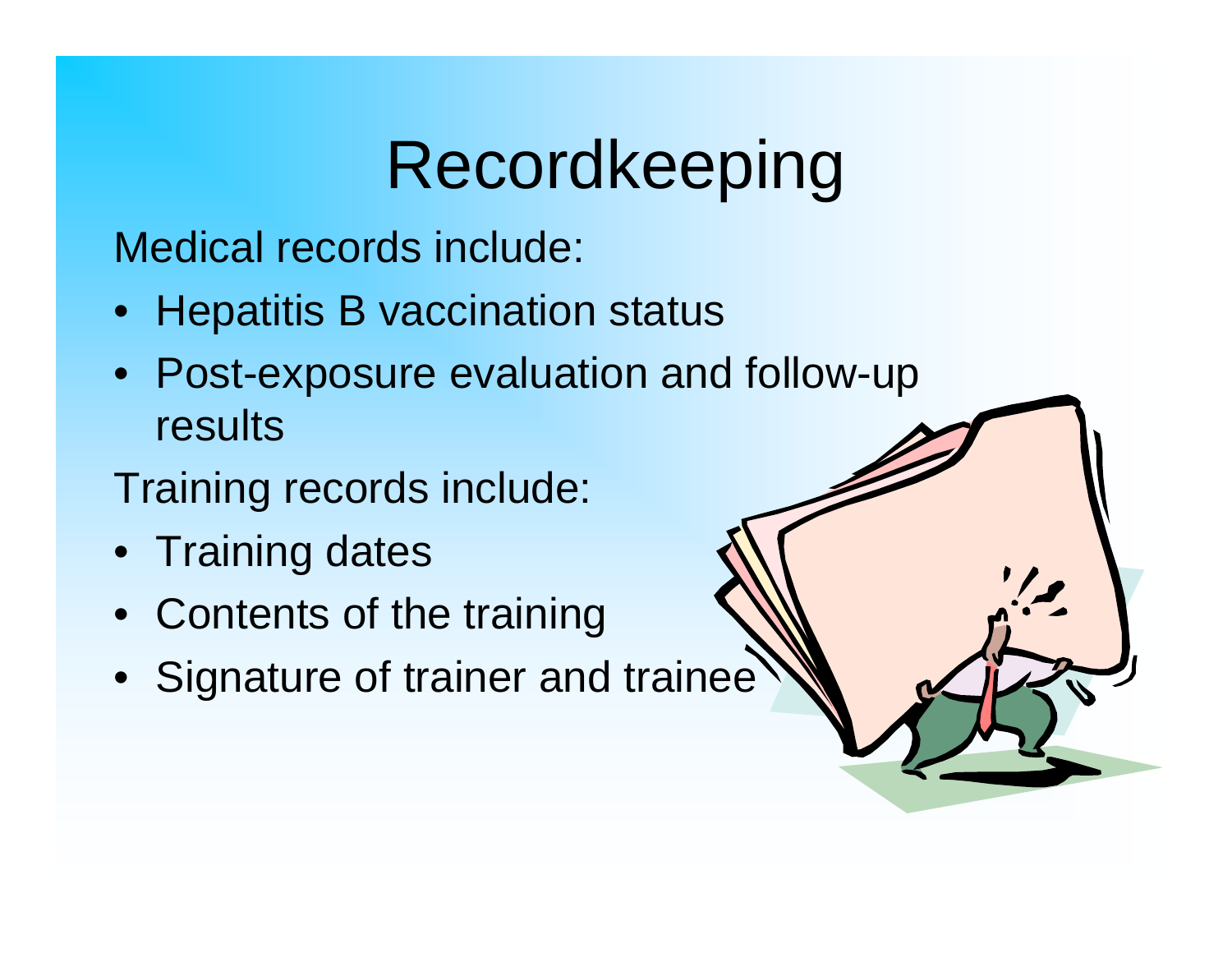In Conclusion

BB pathogen rules are in place for your health and safety. Failure to follow them is a risk that does not need to be taken!